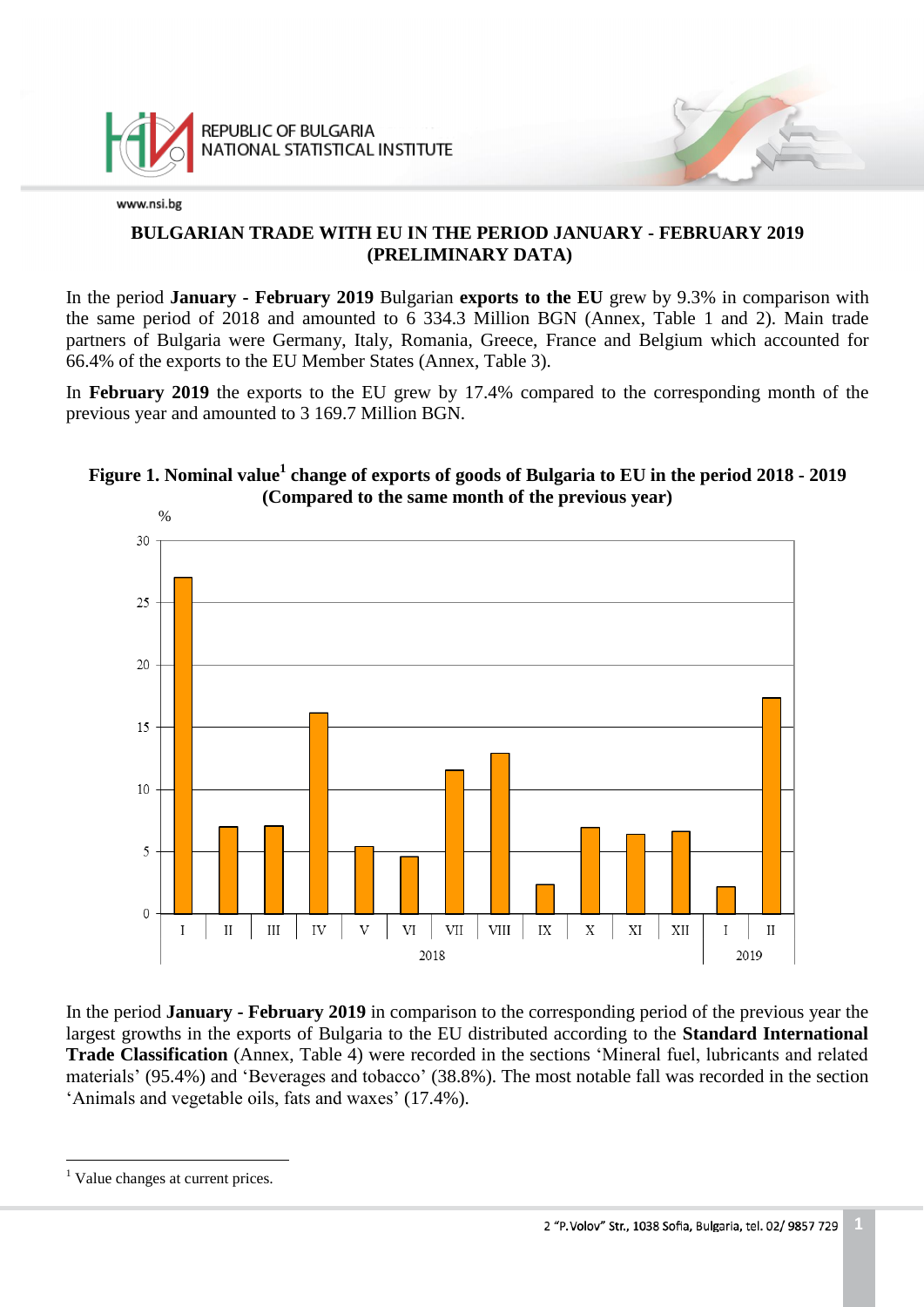

Bulgarian **imports from the EU** in the period **January - February 2019** increased by 1.4% compared to same period of 2018 and reached 6 229.9 Million BGN at CIF prices (Annex, Tables 1 and 2). The largest amounts were reported for the goods imported from Germany, Italy, Romania, Greece and Spain (Annex, Table 3).

In **February 2019** the Bulgarian imports from the EU Member States grew by 11.1% compared to the corresponding month of the previous year and amounted to 3 239.3 Million BGN.





In the period **January - February 2019** compared to the corresponding period of the previous year the largest growth in imports from the EU distributed according to the **Standard International Trade Classification** was reported in the section 'Beverages and tobacco' (62.4%) while the most notable fall was observed in the section 'Mineral fuel, lubricants and related materials' (48.8%).

The **foreign trade balance** of Bulgaria (export FOB - import CIF) **with the EU** in the period **January - February 2019** was positive and added up to 104.4 Million BGN (Annex, Table 1). At FOB/FOB prices (after elimination of transport and insurance costs on imports) the trade balance was also positive and amounted to 491.4 Million BGN.

a<br>B

<sup>&</sup>lt;sup>1</sup> Value changes at current prices.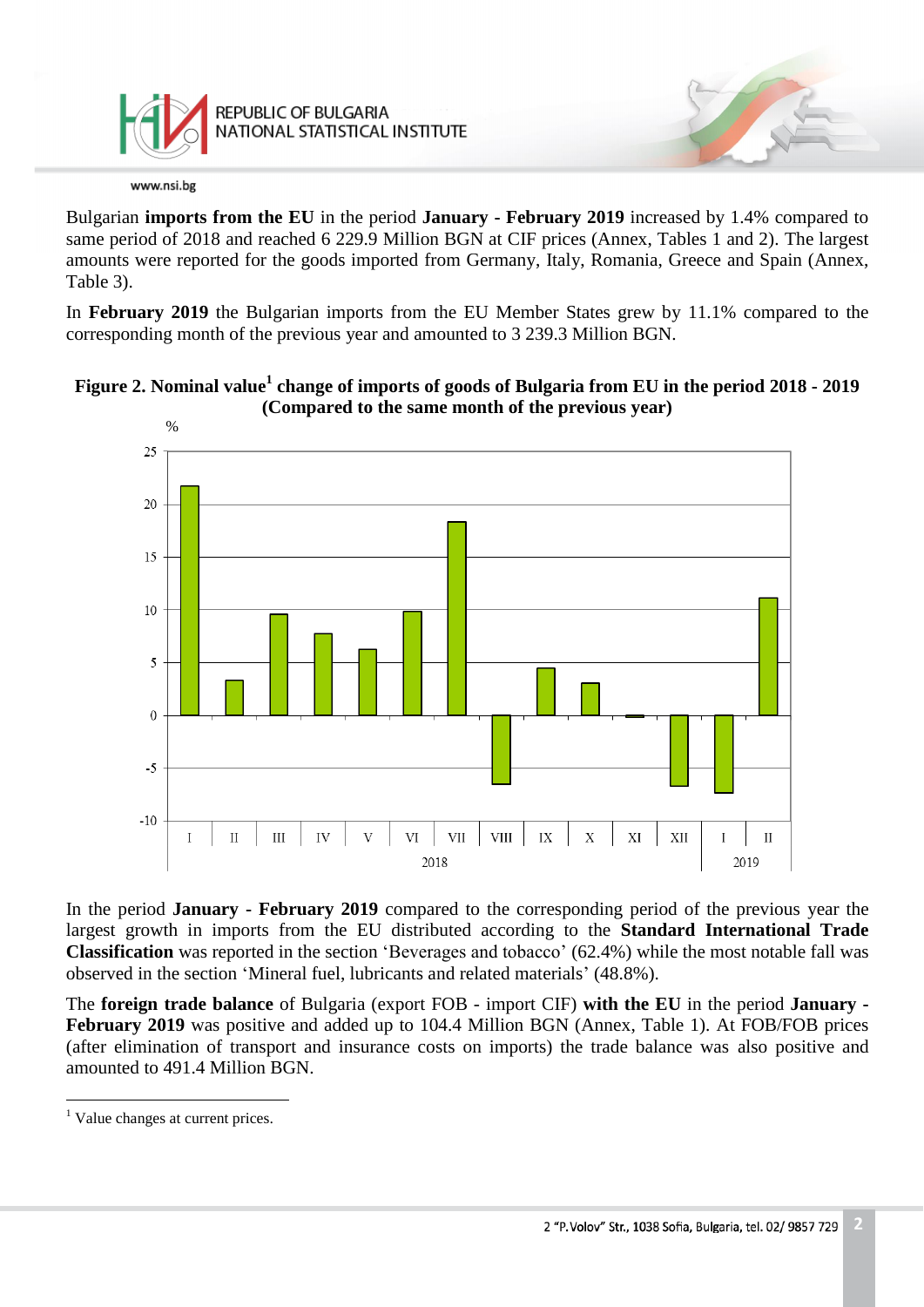

#### **Annex**

**Table 1**

#### **Exports, imports and trade balance of Bulgaria in the period January - February 2018<sup>1</sup>and 2019<sup>1</sup> by months**

|                       |                      |        |        |                      |        |        |                  |        |        |                         |          |           |                                                  |         | (Million BGN) |
|-----------------------|----------------------|--------|--------|----------------------|--------|--------|------------------|--------|--------|-------------------------|----------|-----------|--------------------------------------------------|---------|---------------|
|                       | <b>Exports - FOB</b> |        |        | <b>Imports - CIF</b> |        |        | $Imports - FOB2$ |        |        | Trade balance - FOB/CIF |          |           | $\bf{Trade\ balance}\cdot \bf{FOB} / \bf{FOB}^2$ |         |               |
| <b>Months/Periods</b> | Total                | EU     | Non EU | Total                | EU     | Non EU | Total            | EU     | Non EU | Total                   | EU       | Non EU    | Total                                            | EU      | <b>Non EU</b> |
| 1.2018                | 4393.5               | 3096.8 | 1296.7 | 5057.1               | 3228.7 | 1828.4 | 4678.8           | 3011.6 | 1667.2 | $-663.6$                | $-131.9$ | $-531.7$  | $-285.3$                                         | 85.2    | $-370.5$      |
| II.2018               | 3904.4               | 2700.7 | 1203.7 | 4568.0               | 2914.7 | 1653.3 | 4256.2           | 2742.3 | 1513.9 | $-663.6$                | $-214.0$ | $-449.6$  | $-351.8$                                         | $-41.6$ | $-310.2$      |
| I - II.2018           | 8297.9               | 5797.5 | 2500.4 | 9625.1               | 6143.4 | 3481.7 | 8935.0           | 5753.9 | 3181.1 | $-1327.2$               | $-345.9$ | $-981.3$  | $-637.1$                                         | 43.6    | $-680.7$      |
|                       |                      |        |        |                      |        |        |                  |        |        |                         |          |           |                                                  |         |               |
| 1.2019                | 4558.8               | 3164.6 | 1394.2 | 4984.9               | 2990.6 | 1994.3 | 4623.4           | 2807.7 | 1815.7 | $-426.1$                | 174.0    | $-600.1$  | $-64.6$                                          | 356.9   | $-421.5$      |
| II.2019               | 4650.0               | 3169.7 | 1480.3 | 5154.9               | 3239.3 | 1915.6 | 4788.6           | 3035.2 | 1753.4 | $-504.9$                | $-69.6$  | $-435.3$  | $-138.6$                                         | 134.5   | $-273.1$      |
| І - II.2019           | 9208.8               | 6334.3 | 2874.5 | 10139.8              | 6229.9 | 3909.9 | 9412.0           | 5842.9 | 3569.1 | $-931.0$                | 104.4    | $-1035.4$ | $-203.2$                                         | 491.4   | -694.6        |

 $1$  Data are preliminary as of 13-th May 2019.

<sup>2</sup> By data of BNB for the transport costs.

#### **Table 2**

#### **Value changes of exports and imports of Bulgaria in the period January - February 2019<sup>1</sup> compared to the same period of the previous year**

|                       |              |                      |               |              |                      |               |                      |        | (Per cent)    |  |
|-----------------------|--------------|----------------------|---------------|--------------|----------------------|---------------|----------------------|--------|---------------|--|
|                       |              | <b>Exports - FOB</b> |               |              | <b>Imports - CIF</b> |               | <b>Imports - FOB</b> |        |               |  |
| <b>Months/Periods</b> | <b>Total</b> | EU                   | <b>Non EU</b> | <b>Total</b> | EU                   | <b>Non EU</b> | <b>Total</b>         | EU     | <b>Non EU</b> |  |
|                       | 3.8          | 2.2                  | $7.5$ .       | $-1.4$       | $-7.4$               | 9.1           | $-1.2$               | $-6.8$ | 8.9           |  |
| $\mathbf{I}$          | 19.1         | 17.4                 | 23.0          | 12.8         | 11.1                 | 15.9          | 12.5                 | 10.7   | 15.8          |  |
| I - II                | 11.0         | 9.3                  | 15.0          | 5.3          | 1.4                  | 12.3          | 5.3                  | 1.5    | 12.2          |  |

 $1$  Data are preliminary as of 13-th May 2019.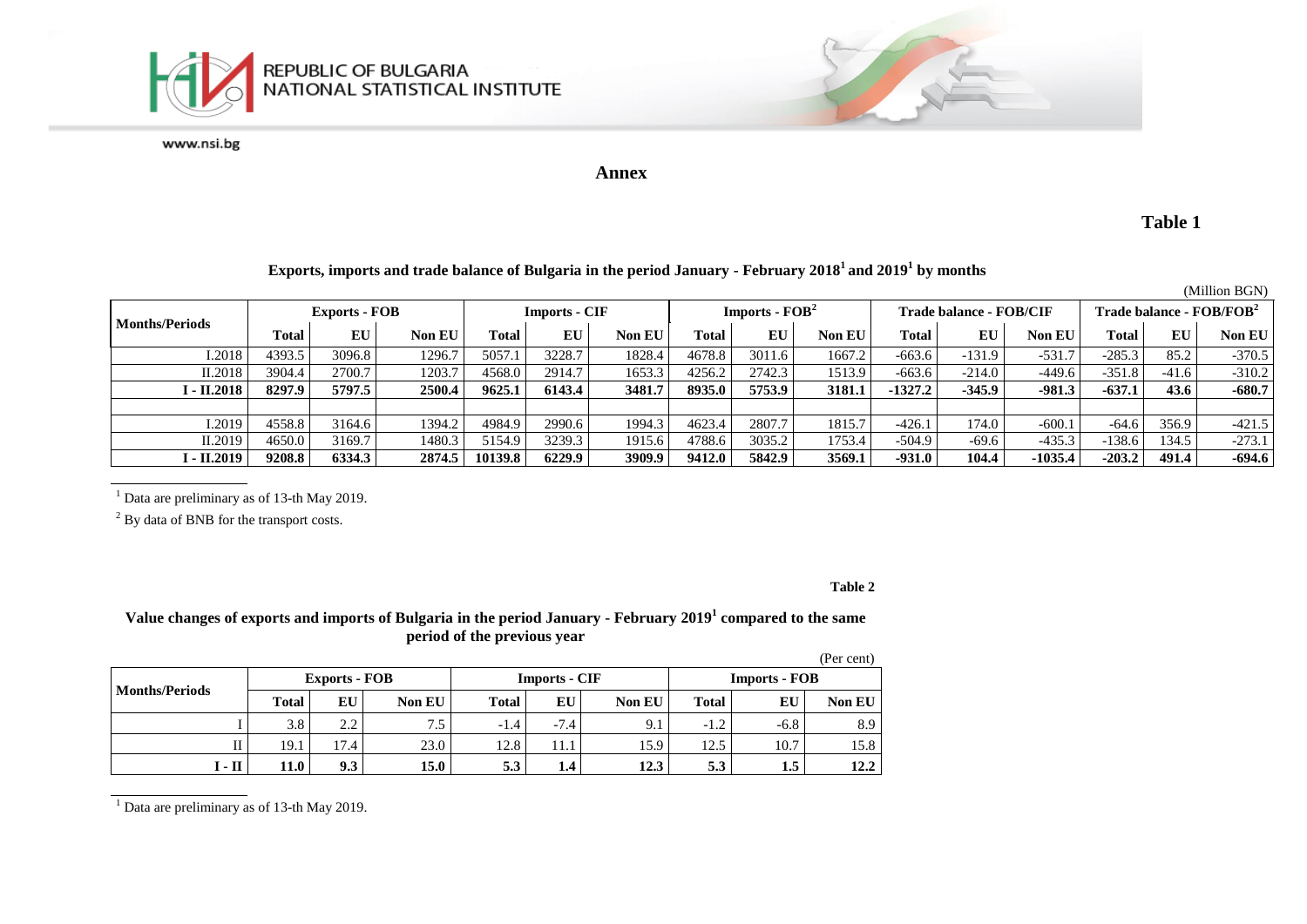



### **Table 3**

## **Exports, imports and trade balance by groups of countries and main partner countries<sup>1</sup>of Bulgaria in the period January - February 2018 2 and 2019 2**

|                                |                    | <b>Exports - FOB</b> |                                                            |                    | <b>Imports - CIF</b> | Trade balance -<br><b>FOB/CIF</b>                          |                    |          |
|--------------------------------|--------------------|----------------------|------------------------------------------------------------|--------------------|----------------------|------------------------------------------------------------|--------------------|----------|
| <b>Countries and groups of</b> | 2018               | 2019                 | <b>Change</b><br>compared                                  | 2018               | 2019                 | <b>Change</b><br>compared                                  | 2018               | 2019     |
| countries                      | <b>Million BGN</b> |                      | to the same<br>period of<br>the<br>previous<br>year - $\%$ | <b>Million BGN</b> |                      | to the same<br>period of<br>the<br>previous<br>year - $\%$ | <b>Million BGN</b> |          |
| <b>Total</b>                   | 8297.9             | 9208.8               | <b>11.0</b>                                                | 9625.1             | 10139.8              | 5.3                                                        | $-1327.2$          | $-931.0$ |
| EU                             | 5797.5             | 6334.3               | 9.3                                                        | 6143.4             | 6229.9               | 1.4                                                        | $-345.9$           | 104.4    |
| Austria                        | 156.0              | 176.6                | 13.2                                                       | 234.3              | 257.7                | 10.0                                                       | $-78.3$            | $-81.1$  |
| Belgium                        | 357.8              | 312.8                | $-12.6$                                                    | 188.7              | 187.6                | $-0.6$                                                     | 169.1              | 125.2    |
| Croatia                        | 45.1               | 39.6                 | $-12.2$                                                    | 25.3               | 22.8                 | $-9.9$                                                     | 19.8               | 16.8     |
| Cyprus                         | 25.6               | 31.2                 | 21.9                                                       | 68.6               | 8.2                  | $-88.0$                                                    | $-43.0$            | 23.0     |
| Czech Republic                 | 186.8              | 224.6                | 20.2                                                       | 213.3              | 249.2                | 16.8                                                       | $-26.5$            | $-24.6$  |
| Denmark                        | 50.2               | 68.8                 | 37.1                                                       | 45.4               | 48.7                 | 7.3                                                        | 4.8                | 20.1     |
| Estonia                        | 9.2                | 10.6                 | 15.2                                                       | 7.3                | 12.3                 | 68.5                                                       | 1.9                | $-1.7$   |
| Finland                        | 17.6               | 21.1                 | 19.9                                                       | 25.7               | 17.7                 | $-31.1$                                                    | $-8.1$             | 3.4      |
| France                         | 359.5              | 392.7                | 9.2                                                        | 290.3              | 304.8                | 5.0                                                        | 69.2               | 87.9     |
| Germany                        | 1344.9             | 1444.3               | 7.4                                                        | 1222.6             | 1228.7               | 0.5                                                        | 122.3              | 215.6    |
| Greece                         | 538.5              | 601.7                | 11.7                                                       | 402.9              | 451.3                | 12.0                                                       | 135.6              | 150.4    |
| Hungary                        | 139.0              | 166.7                | 19.9                                                       | 352.3              | 385.6                | 9.5                                                        | $-213.3$           | $-218.9$ |
| Ireland                        | 13.0               | 24.4                 | 87.7                                                       | 43.7               | 39.4                 | $-9.8$                                                     | $-30.7$            | $-15.0$  |
| Italy                          | 775.0              | 769.2                | $-0.7$                                                     | 670.6              | 682.4                | 1.8                                                        | 104.4              | 86.8     |
| Latvia                         | 9.6                | 9.7                  | 1.0                                                        | 10.4               | 5.9                  | $-43.3$                                                    | $-0.8$             | 3.8      |
| Lithuania                      | 22.4               | 22.4                 | 0.0                                                        | 14.6               | 24.7                 | 69.2                                                       | 7.8                | $-2.3$   |
| Luxembourg                     | 2.1                | 5.2                  | 147.6                                                      | 22.4               | 14.5                 | $-35.3$                                                    | $-20.3$            | $-9.3$   |
| Malta                          | 7.3                | 8.6                  | 17.8                                                       | 69.8               | 5.8                  | $-91.7$                                                    | $-62.5$            | 2.8      |
| Netherlands                    | 264.2              | 258.4                | $-2.2$                                                     | 345.5              | 354.5                | 2.6                                                        | $-81.3$            | $-96.1$  |
| Poland                         | 225.9              | 209.0                | $-7.5$                                                     | 284.0              | 334.2                | 17.7                                                       | $-58.1$            | $-125.2$ |
| Portugal                       | 24.0               | 58.5                 | 143.8                                                      | 43.9               | 31.4                 | $-28.5$                                                    | $-19.9$            | 27.1     |
| Romania                        | 578.2              | 686.8                | 18.8                                                       | 658.0              | 680.2                | 3.4                                                        | $-79.8$            | 6.6      |
| Slovakia                       | 60.2               | 104.7                | 73.9                                                       | 126.2              | 129.9                | 2.9                                                        | $-66.0$            | $-25.2$  |
| Slovenia                       | 55.4               | 77.2                 | 39.4                                                       | 66.2               | 79.0                 | 19.3                                                       | $-10.8$            | $-1.8$   |
| Spain                          | 206.0              | 203.9                | $-1.0$                                                     | 481.2              | 428.0                | $-11.1$                                                    | $-275.2$           | $-224.1$ |
| Sweden                         | 72.5               | 88.5                 | 22.1                                                       | 64.8               | 74.3                 | 14.7                                                       | 7.7                | 14.2     |
| <b>United Kingdom</b>          | 210.8              | 228.1                | 8.2                                                        | 149.0              | 150.5                | 1.0                                                        | 61.8               | 77.6     |
| Not specified                  | 40.7               | 89.0                 | 118.7                                                      | 16.4               | 20.6                 | 25.6                                                       | 24.3               | 68.4     |

<sup>1</sup> Partner country:

- In case of exports (or dispatches) is the country (or Member State) of final destination of the goods.

- In case of imports (or arrivals) is the country (or Member State) of consignment of the goods.

<sup>2</sup> Data are preliminary as of 13-th of May 2019.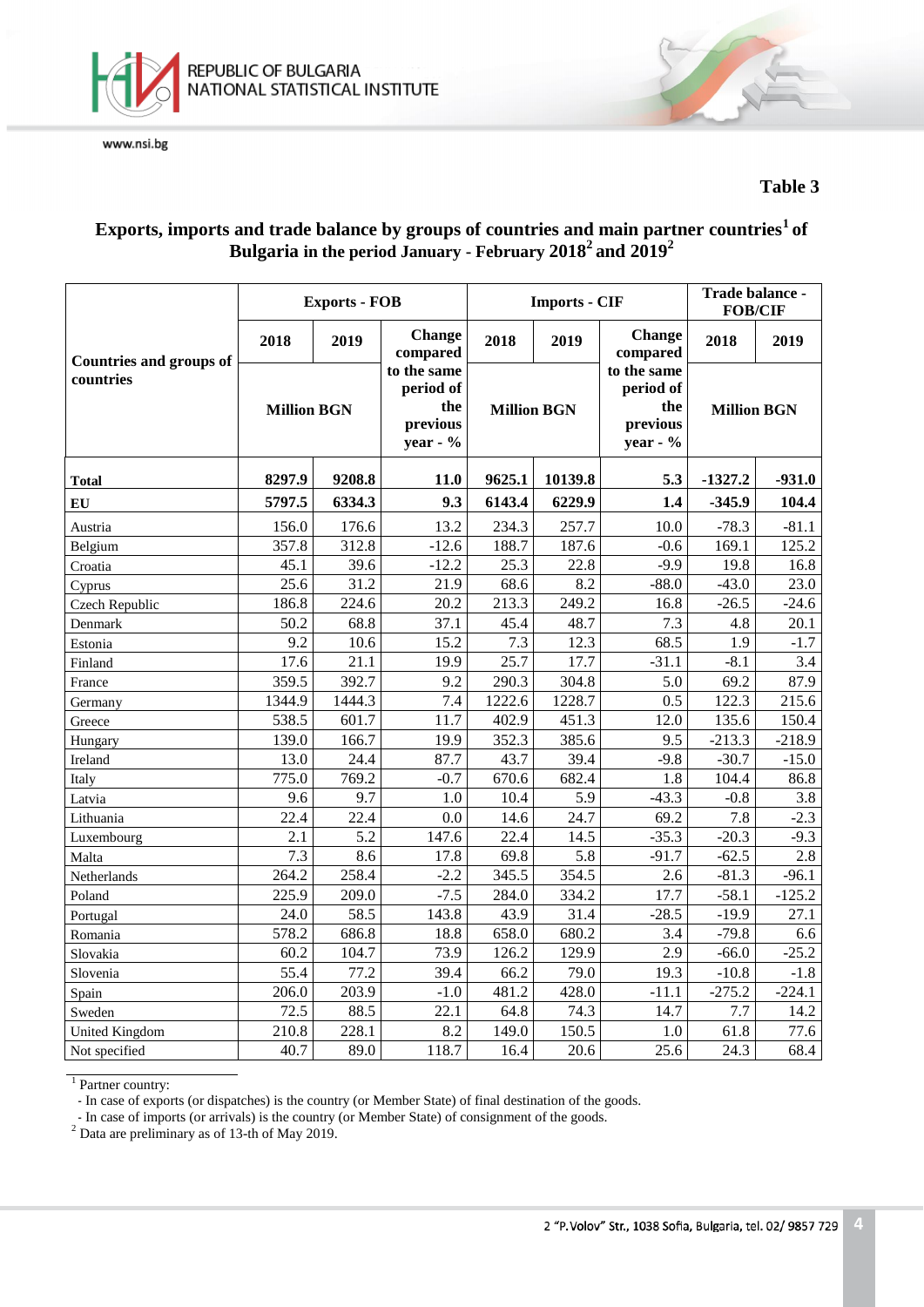

#### **Table 3**

## **Exports, imports and trade balance by groups of countries and main partner countries<sup>1</sup>of Bulgaria in the period January - February 2018 <sup>2</sup>and 2019 2**

(Continued)

| (Community)                                 |                    | <b>Exports - FOB</b> |                                                           |                    | <b>Imports - CIF</b> |                                                           | Trade balance -<br><b>FOB/CIF</b> |           |
|---------------------------------------------|--------------------|----------------------|-----------------------------------------------------------|--------------------|----------------------|-----------------------------------------------------------|-----------------------------------|-----------|
|                                             | 2018               | 2019                 | <b>Change</b><br>compared                                 | 2018               | 2019                 | <b>Change</b><br>compared                                 | 2018                              | 2019      |
| <b>Countries and groups of</b><br>countries | <b>Million BGN</b> |                      | to the same<br>period of<br>the<br>previous<br>year - $%$ | <b>Million BGN</b> |                      | to the same<br>period of<br>the<br>previous<br>year - $%$ | <b>Million BGN</b>                |           |
| <b>Non EU countries</b>                     | 2874.5<br>2500.4   |                      | 15.0                                                      | 3481.7             | 3909.9               | 12.3                                                      | $-981.3$                          | $-1035.4$ |
| CIS <sup>3</sup>                            | 170.4              | 187.9                | 10.3                                                      | 877.2              | 1166.7               | 33.0                                                      | $-706.8$                          | $-978.8$  |
| of which:                                   |                    |                      |                                                           |                    |                      |                                                           |                                   |           |
| Kazakhstan                                  | 9.8                | 13.6                 | 38.8                                                      | 3.2                | 1.0                  | $-68.8$                                                   | 6.6                               | 12.6      |
| <b>Russian Federation</b>                   | 121.0              | 127.7                | 5.5                                                       | 846.1              | 1142.0               | 35.0                                                      | $-725.1$                          | $-1014.3$ |
| OECD <sup>4</sup>                           | 921.7              | 985.2                | 6.9                                                       | 906.1              | 995.4                | 9.9                                                       | 15.6                              | $-10.2$   |
| of which:                                   |                    |                      |                                                           |                    |                      |                                                           |                                   |           |
| Canada                                      | 13.7               | 14.2                 | 3.6                                                       | 24.4               | 17.7                 | $-27.5$                                                   | $-10.7$                           | $-3.5$    |
| Israel                                      | 21.0               | 59.9                 | 185.2                                                     | 14.8               | 15.0                 | 1.4                                                       | 6.2                               | 44.9      |
| Japan                                       | 12.1               | 10.2                 | $-15.7$                                                   | 36.2               | 37.1                 | 2.5                                                       | $-24.1$                           | $-26.9$   |
| Korea, Republic of                          | 12.5               | 27.9                 | 123.2                                                     | 48.1               | 43.7                 | $-9.1$                                                    | $-35.6$                           | $-15.8$   |
| Turkey                                      | 633.8              | 577.1                | $-8.9$                                                    | 576.4              | 709.4                | 23.1                                                      | 57.4                              | $-132.3$  |
| <b>United States</b>                        | 142.1              | 193.3                | 36.0                                                      | 120.5              | 81.0                 | $-32.8$                                                   | 21.6                              | 112.3     |
| $EFTA^5$                                    | 61.5               | 69.6                 | 13.2                                                      | 69.3               | 79.0                 | 14.0                                                      | $-7.8$                            | $-9.4$    |
| of which:                                   |                    |                      |                                                           |                    |                      |                                                           |                                   |           |
| Norway                                      | 12.5               | 16.1                 | 28.8                                                      | 5.6                | 6.0                  | 7.1                                                       | 6.9                               | 10.1      |
| Switzerland                                 | 48.0               | 52.9                 | 10.2                                                      | 62.2               | 71.3                 | 14.6                                                      | $-14.2$                           | $-18.4$   |

<sup>1</sup> Partner country:

<sup>2</sup> Data are preliminary as of 13-th of May 2019.

<sup>-</sup> In case of exports (or dispatches) is the country (or Member State) of final destination of the goods.

<sup>-</sup> In case of imports (or arrivals) is the country (or Member State) of consignment of the goods.

<sup>&</sup>lt;sup>3</sup> CIS includes: Azerbaijan; Armenia; Belarus; Kazakhstan; Kyrgyz Republic; Moldova, Republic of; Russian Federation; Tajikistan; Turkmenistan; Uzbekistan.

<sup>&</sup>lt;sup>4</sup> OECD includes: Australia; Virgin Islands (US); United States; Iceland; Canada; Mexico; New Zealand; Norway; Korea, Republic of; Turkey; Switzerland; Japan; Israel and Chile.

<sup>&</sup>lt;sup>5</sup> EFTA includes: Norway; Switzerland; Iceland and Liechtenstein.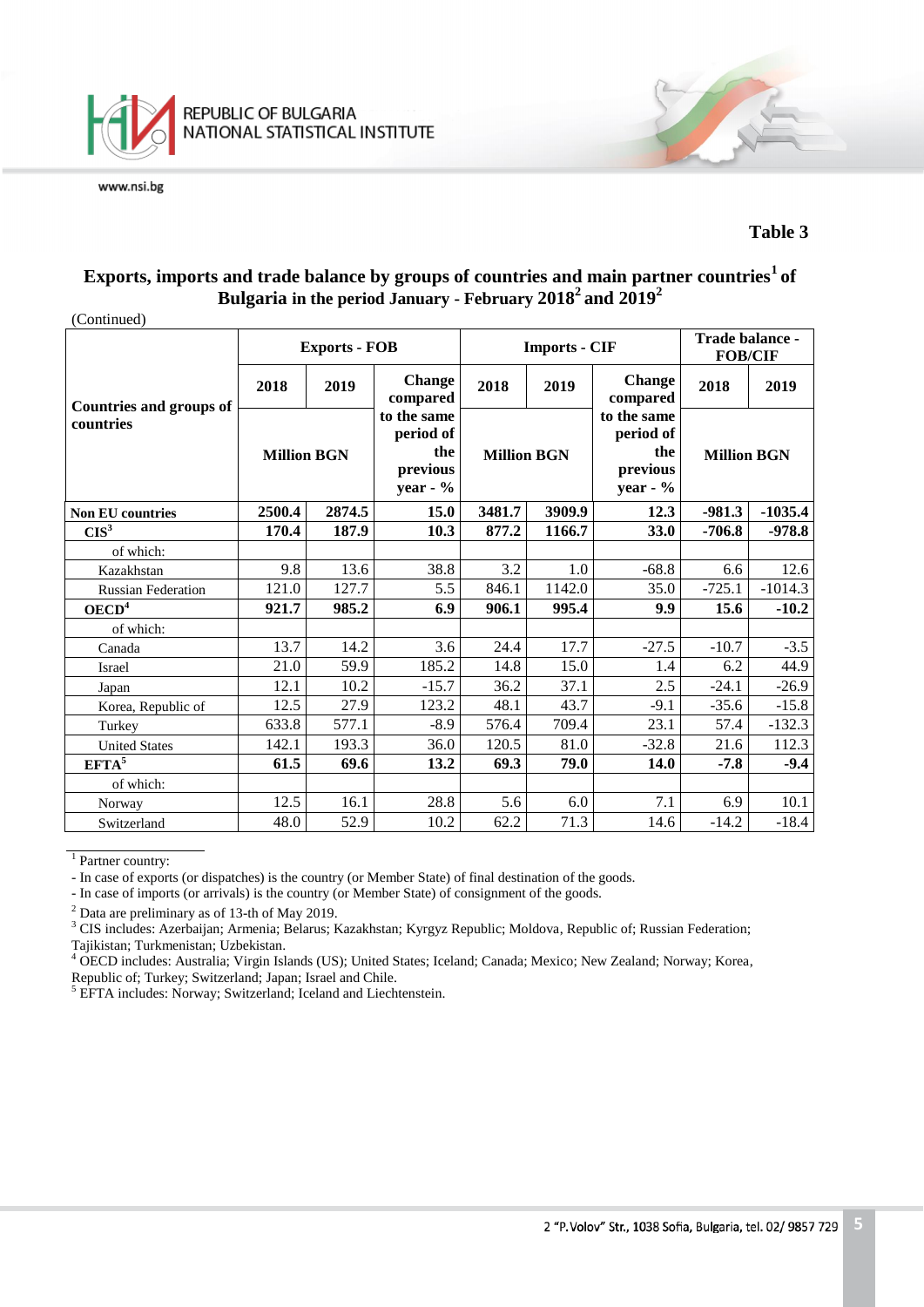

#### **Table 3**

## **Exports, imports and trade balance by groups of countries and main partner countries<sup>1</sup>of Bulgaria in the period January - February 2018 <sup>2</sup>and 2019 2**

(Continued and end)

|                                |                    | <b>Exports - FOB</b> |                                                            |                    | <b>Imports - CIF</b> | Trade balance -<br><b>FOB/CIF</b>                          |                    |          |
|--------------------------------|--------------------|----------------------|------------------------------------------------------------|--------------------|----------------------|------------------------------------------------------------|--------------------|----------|
| <b>Countries and groups of</b> | 2018               | 2019                 | <b>Change</b><br>compared                                  | 2018               | 2019                 | <b>Change</b><br>compared                                  | 2018               | 2019     |
| countries                      | <b>Million BGN</b> |                      | to the same<br>period of<br>the<br>previous<br>year - $\%$ | <b>Million BGN</b> |                      | to the same<br>period of<br>the<br>previous<br>year - $\%$ | <b>Million BGN</b> |          |
| <b>Countries not included</b>  |                    |                      |                                                            |                    |                      |                                                            |                    |          |
| in the upper groups            |                    |                      |                                                            |                    |                      |                                                            |                    |          |
| Albania                        | 27.0               | 23.6                 | $-12.6$                                                    | 3.8                | 4.0                  | 5.3                                                        | 23.2               | 19.6     |
| Bosnia and Herzegovina         | 19.9               | 19.7                 | $-1.0$                                                     | 5.9                | 5.9                  | 0.0                                                        | 14.0               | 13.8     |
| <b>Brazil</b>                  | 5.6                | $\overline{5.8}$     | 3.6                                                        | 14.7               | 10.2                 | $-30.6$                                                    | $-9.1$             | $-4.4$   |
| China                          | 221.8              | 256.3                | 15.6                                                       | 453.7              | 518.6                | 14.3                                                       | $-231.9$           | $-262.3$ |
| Egypt                          | 83.2               | 144.9                | 74.2                                                       | 83.8               | 165.8                | 97.9                                                       | $-0.6$             | $-20.9$  |
| Georgia                        | 38.8               | 50.4                 | 29.9                                                       | 182.5              | 42.2                 | $-76.9$                                                    | $-143.7$           | 8.2      |
| India                          | 22.4               | 29.5                 | 31.7                                                       | 63.6               | 58.2                 | $-8.5$                                                     | $-41.2$            | $-28.7$  |
| Indonesia                      | 8.5                | 7.5                  | $-11.8$                                                    | 18.1               | 174.2                | 862.4                                                      | $-9.6$             | $-166.7$ |
| Iran, Islamic Republic of      | 14.0               | 13.2                 | $-5.7$                                                     | 12.1               | 11.5                 | $-5.0$                                                     | 1.9                | 1.7      |
| Peru                           | 5.6                | 1.6                  | $-71.4$                                                    | 2.8                | 3.7                  | 32.1                                                       | 2.8                | $-2.1$   |
| Republic of North              |                    |                      |                                                            |                    |                      |                                                            |                    |          |
| Macedonia                      | 134.1              | 123.4                | $-8.0$                                                     | 97.3               | 68.9                 | $-29.2$                                                    | 36.8               | 54.5     |
| Serbia                         | 124.5              | 175.0                | 40.6                                                       | 189.5              | 156.9                | $-17.2$                                                    | $-65.0$            | 18.1     |
| Singapore                      | 66.7               | 65.6                 | $-1.6$                                                     | 16.9               | 15.9                 | $-5.9$                                                     | 49.8               | 49.7     |
| South Africa                   | 16.5               | 31.6                 | 91.5                                                       | 13.5               | 19.9                 | 47.4                                                       | 3.0                | 11.7     |
| Syrian Arab Republic           | 2.4                | 6.0                  | 150.0                                                      | 0.3                | 0.0                  | $\mathbf{X}$                                               | 2.1                | X        |
| Taiwan                         | 8.8                | 8.6                  | $-2.3$                                                     | 32.3               | 32.4                 | 0.3                                                        | $-23.5$            | $-23.8$  |
| Ukraine                        | 45.8               | 76.6                 | 67.2                                                       | 161.8              | 179.5                | 10.9                                                       | $-116.0$           | $-102.9$ |
| <b>United Arab Emirates</b>    | 32.2               | 25.2                 | $-21.7$                                                    | 9.3                | 5.7                  | $-38.7$                                                    | 22.9               | 19.5     |
| Viet Nam                       | 6.9                | 7.6                  | 10.1                                                       | 19.3               | 19.6                 | 1.6                                                        | $-12.4$            | $-12.0$  |

<sup>1</sup> Partner country:

- In case of exports (or dispatches) is the country (or Member State) of final destination of the goods.

- In case of imports (or arrivals) is the country (or Member State) of consignment of the goods.

<sup>2</sup> Data are preliminary as of 13-th of May 2019.

'x' - category not applicable

'0' - figure less than half of the unit used.